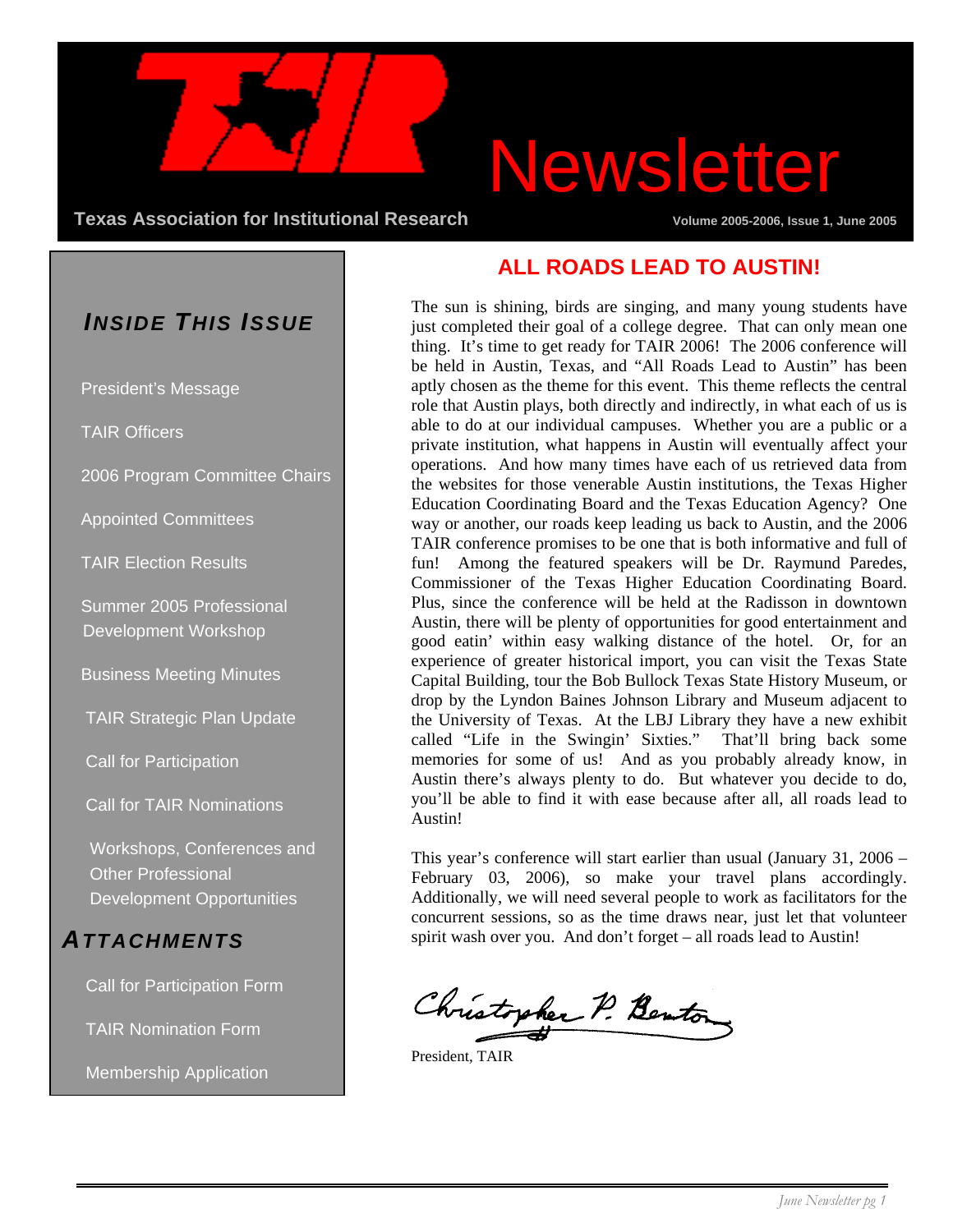#### **TAIR Officers and Editor**

**President Christopher Benton, Ph.D.** Alvin Community College 3110 Mustang Road Alvin, Texas 77511 (281) 756-3663 Fax: (281) 756-3869 cbenton@wt.net

#### **Vice President**

**Gerry Dizinno, Ph.D.** University of Texas – San Antonio 6900 North Loop 1604 West San Antonio, Texas 78249 (210) 458-4706 Fax: (210) 458-4708 gerry.dizinno@utsa.edu

#### **Secretary**

**Danica D. Frampton** St. Edward's University 3001 South Congress Ave. Austin, Texas 78704 (512) 448-8418 Fax: (512) 464-8888 danicad@admin.stedwards.edu

#### **Treasurer**

**Margaret Drain**  Houston Community College 3100 Main, Ste. 3C28, MC 1147 Houston, Texas 77002 (713) 718-8628 Fax: (713) 718-2031 margaret.drain@hccs.edu

**Immediate Past President Karen Laljiani, Ph.D.**  El Centro College 801 Main Street Dallas, Texas 75082 (214) 860-2016 Fax: (214) 860-2335 laljiani@dcccd.edu

#### **Newsletter Editor**

**Carol LaRue**  Southwest Texas Junior College 2401 Garner Field Road Uvalde, Texas 78801 (830) 591-7324 Fax: (830) 591-7354 clarue@swtjc.cc.tx.us

### **TAIR 2006 Program Committee Chairs**

*Program Chair*..............Gerry Dizinno, University of Texas - SA *Concurrent Sessions*.. Ruben Garcia, TX Workforce Commission *Evaluation* .......................Eliza Hernandez, St. Mary's University *Finance*................. Margaret Drain, Houston Community College *General Sessions* .. Darline Morris-Baldwin, TX State Tech Coll. *Local Arrangements*...................................Susan Brown, THECB *Newsletter Editor .......*Carol LaRue, Southwest Texas Jr. College *Program Brochure* ..... Gabriela Borcoman, Cedar Valley College *Registration*................ Danica Frampton, St. Edward's University *Resource Fair*.................. Allen Clark, University of North Texas *Roundtables*................ John Kalb, Southern Methodist University *SIGs*...................... Marilyn Greer, M.D. Anderson Cancer Center *TAIR Webmaster ...* Sam Stigall, University of Texas at Arlington *TAIR Listserv..........................* David Preston, Brazosport College *Workshops* ................................. Teresa Isbell, Northlake College *Advisor .................................*Karen C. Laljiani, El Centro College *Advisor* ......................... Chris Benton, Alvin Community College

### **Appointed Committees**

#### **Publications Committee:**

Melissa Canady-Texas Christian University, Chair Carol LaRue-Southwest Texas Jr. College, Newsletter Editor Paul Illich-McLennan Community College, TAIR Virtually Professional Editor Sam Stigall-University of Texas at Arlington, Conference Proceedings Editor

#### **Strategic Planning Committee:**

Susan Griffith-UT Pan American, Chair Rose Austin-Kingwood College, Susan Brown-THECB Gerry Dizinno-UTSA, Darline Morris-TSTC, Nick Valcik-UT Dallas, Fonda Vera-Richland College, Marilyn Greer-M.D. Anderson Medical Center, Karen Laljiani-El Centro College, Ex-Officio

#### **Professional Development Committee:**

Teresa Isbell-Northlake College, Chair Allen Clark-UNT, Paul Illich-McLennan CC, James Dilling-THECB Tom Martin-CCCCD, Advisor, Leona Urbish-Rice University, Advisor

#### **Audit Committee:**

Marilyn Greer-M.D. Anderson Medical Center, Martha Oburn-NHMCCD

### **Awards Committee:**

Karen Laljiani, El Centro College, Chair David Andrus –Del Mar College, Rebecca Richter-Blinn College, Kathy Friedrich-College of the Mainland, Jaime Garcia-Rice University, Christine Stroup-Benham-UT Medical Branch, Jana Marak-Baylor University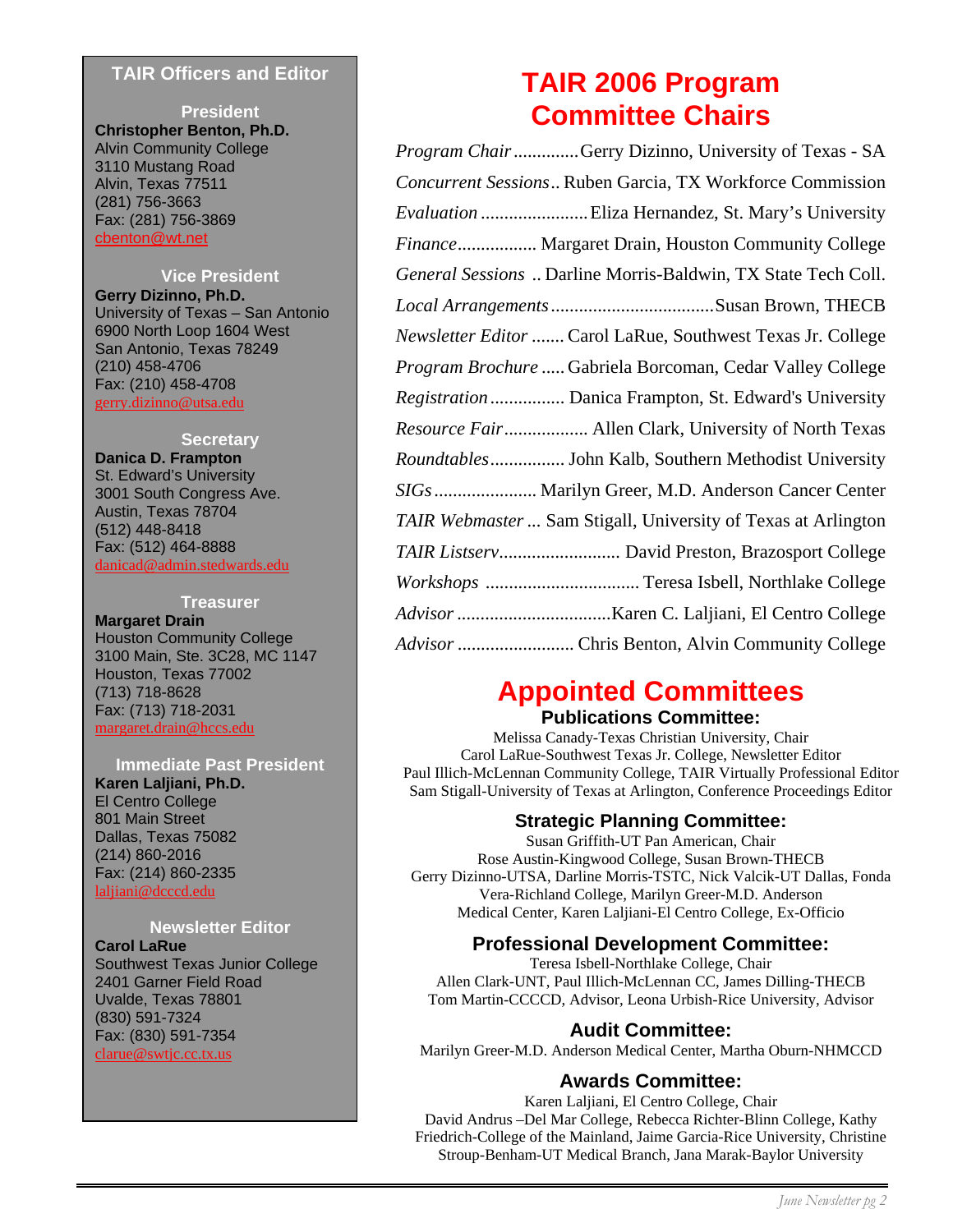**Voting was conducted during the annual conference in February. President Karen Laljiani announced the following election results at President, Dr. Christopher Benton the Business Meeting in Arlington. Ally in Alvin Community College** 

 **Vice President/President Elect Dr. Gerry Dizinno, University of Texas – SA** 



**Treasurer Margaret Drain, Houston Community College** 



*Dr. Gabriela Borcoman* **EXECUTE: Dallas Community College District** 



 **Dr. Allen Clark University of North Texas** 



 **Dr. Pam Haws University of Texas - Arlington**



 **Dr. John Kalb Southern Methodist University** 



### **Election Results …And Other TAIR Officers**





 **Secretary, Danica Frampton St. Edward's University** 



 **Immediate Past President, Nominating Committee Critical Committee Dr. Karen Laljiani, El Centro College** 

**TAIR Web Information URL: http://texas-air.org Preliminary conference information for TAIR 2006 is now available online. Visit the website often for updated information.** 

### **TAIR-L Listserver**

**All current members can post information directly to the Listserver. Send your email directly to: tair-l@listserv.brazosport.cc.tx.us If you need to subscribe or unsubscribe from the list, send your request to David Preston at dpreston@brazosport.cc.tx.us**

**TAIR-L is open to only TAIR members.**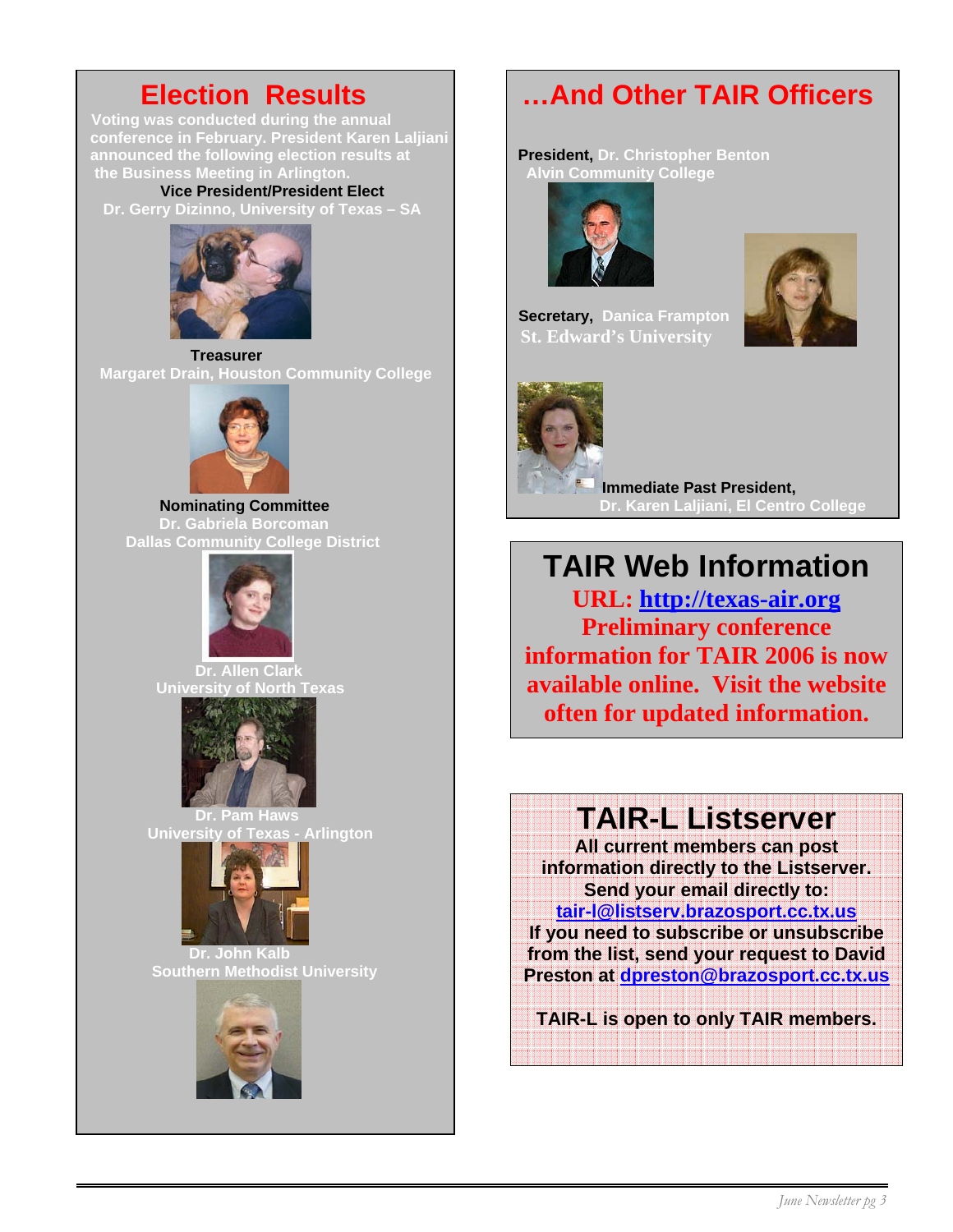### **Summer 2005 TAIR Professional Development Workshop**

*Evidence-Based Decision Making and Data Presentation* 

*Presented by Dr. Marilee Bresciani, Asst. VP of Institutional Assessment - Texas A&M College Station* 

*and* 

### *Publishing Your Work in a Professional Journal*

*Presented by Dr. Paul Illich, Sr. Director for Institutional Effectiveness and Planning – McLennan Community College* 

Please mark you calendars to attend this exciting workshop that marks the beginning of TAIR's new professional development initiative.

**When: Tuesday, June 28, 2005** 

8:00 a.m. to 5:00 p.m.

 Where: McLennan Community College Conference Center 4601 North 19th St. Waco, TX 76708

**The registration fee is \$50 and is due by Wednesday, June 22nd, 2005**. A \$10 late fee will be added to all requests postmarked after June 22<sup>nd</sup> and to onsite registration. Cost will cover materials, breakfast and lunch.

**Detailed workshop information and registration form available at the TAIR website at http://www.texas-air.org**

### **Call for Newsletter Articles**

If you have information that you would like to share with the TAIR membership, please submit it to Carol LaRue for consideration for inclusion in the next TAIR newsletter. You can submit an article, a news snippet, information about upcoming events, or interesting facts about fellow TAIR members. The editor reserves the right to edit or exclude any submission.

 Email submissions are preferred. Send to: Carol LaRue Southwest Texas Junior College Uvalde, Texas 78801  **Email clarue@swtjc.cc.tx.us** 

### **Attention All TAIR Members**

**Update your TAIR Membership Contact Information** 

**Go to the TAIR webpage http://www.texas-air.org under Members Only, insert your user name and password, review your information and make any necessary changes. Be sure to click "***save"* **before exiting.** 

 **If you do not know your user name and password, click** *forgot user name and password* **and you will be emailed the information. If you experience any problems, contact Karen Laljiani at laljiani@dccd.edu** 

 **All TAIR FORMS GOING ELECTRONIC All TAIR forms including the - Membership Application - Call for Participation - Nomination Form** 

**must be completed and submitted electronically. All forms can be found at the TAIR website http://www.texas-air.org**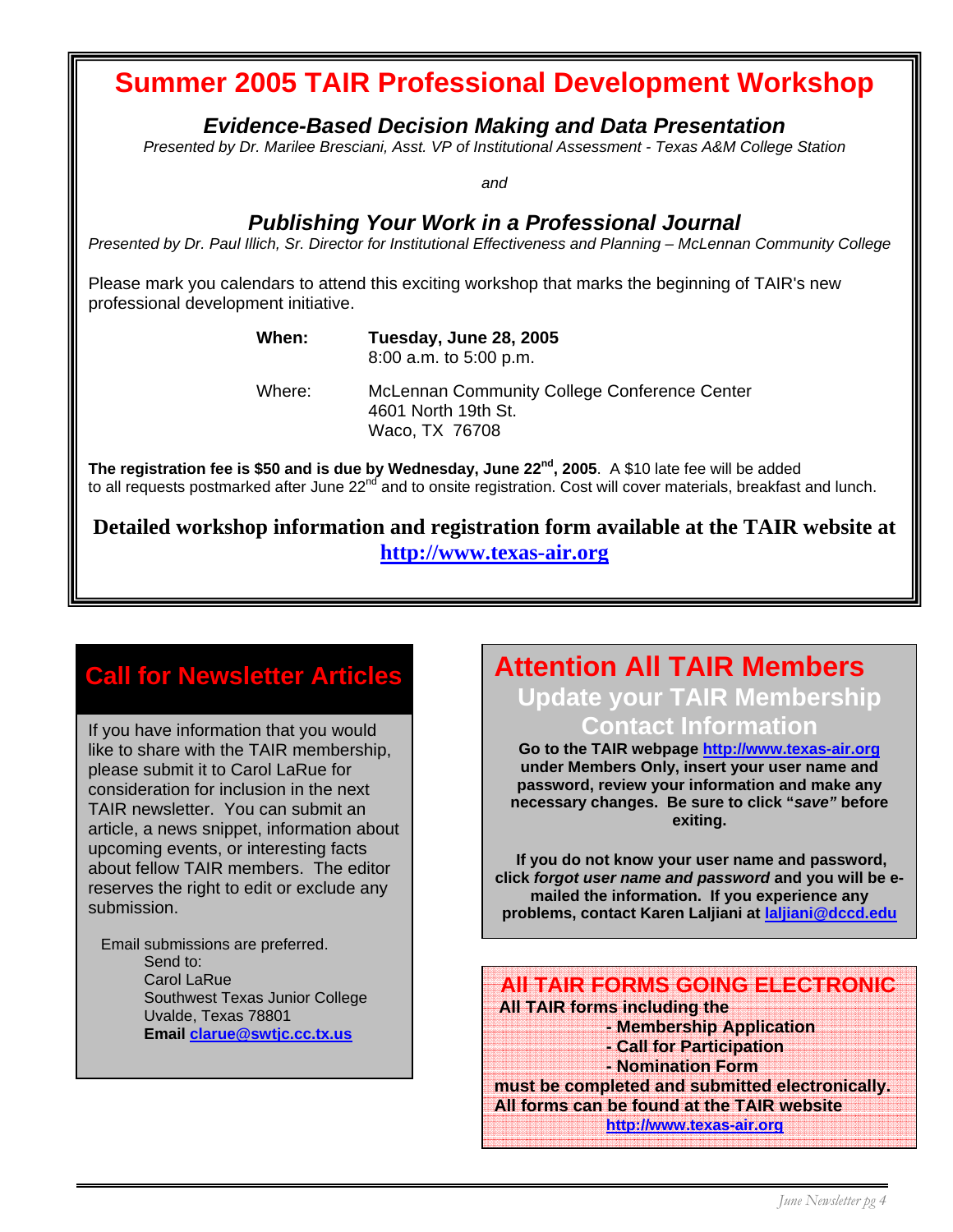### **Texas Association for Institutional Research**

**27th Annual Conference Minutes of the Annual Business Meeting Friday, February 25, 2005 – 8:00 a.m. to 9:00 a.m. The Wyndham Hotel, Arlington, Texas**

**2005-1 Call to Order.** The meeting was called to order by President Karen Laljiani.

**2005-2 Approval of the Minutes from the 2004 Business Meeting.** The motion to dispense with the reading of the 2004 Business Meeting minutes and accept them as presented in the attendee packet was made by Verna Dewees of the Texas A&M University System and seconded by Marilyn Greer of the M.D. Anderson Cancer Center. The motion passed unanimously.

**2005-3 Financial Reports.** Treasurer Jaime Garcia reported that there were 181 members in attendance at TAIR 2005, and over 190 total registrants represented by 77 members from public two-year colleges, 54 from public four-year institutions, 37 from independent colleges and universities and over 20 from other agencies. The attendees included members from four other states and three new institutions. In addition, there were ten vendors registered for the conference, representing seven organizations.

Jaime announced that the gross from this year's conference registration was just over \$21,000 and the balance in the accounts at this time is just over \$46,000, in keeping with fluctuations over the last few years between \$45,000 and \$50,000. The IRS tax forms for last year have been submitted.

Jaime briefly discussed the importance of updating information online and how members could get into the membership database to update their information. He will post more about this on TAIR-L at a later date.

**2005-4 Travel Awards.** Marilyn Greer reported that eight TAIR Travel Grants of \$250 each were offered this year, two were awarded, and both members receiving the grants attended the conference. She hopes to have all eight grants awarded next year and encourages members to apply.

#### **2005-5 TAIR Committee Status Reports.**

 **A. Program Committee.** Christopher Benton, **Program Chair**, reported that the conference had gone well, with a minimum number of issues, then recognized the following committee members for their work this past year: **Concurrent Sessions**, David Preston, Brazosport College; **Evaluation**, Carol Kominsky, Texas Women's University; **Finance/Treasurer**, Jaime Garcia, Rice University; **General Sessions**, Melissa Canady, Texas Christian University; **Local Arrangements and Webmaster**, Sam Stigall, The University of Texas at Arlington; **Newsletter Editor**, Jana Marak, Baylor University; **Program Brochure**, Gabriela Borcoman, Cedar Valley College; **Resource Fair**, Allen Clark, University of North Texas; **Roundtables**, David Andrus, Del Mar College; **Special Interest Groups**, Carol LaRue, Southwest Texas Junior College; **Workshops**, Teresa Isbell, Northlake College; **President**, Karen Laljiani, El Centro College; **Immediate Past President**, Marilyn Greer, M.D. Anderson Cancer Center; **Registration/Secretary**, Danica Frampton, St. Edward's University.

 **B. Nominating Committee.** Marilyn Greer spoke about the role of the nominating committee and thanked members Joe Meyer, Texas State University – San Marcos; Gerry Dizinno, The University of Texas at San Antonio; Roberta Rincon, Texas Higher Education Coordinating Board; and Denise Young, University of Dallas, for their hard work this year in submitting to the membership a slate of highly qualified nominees for the election.

 **C. Awards Committee.** The awards committee was appointed by President Karen Laljiani and chaired by Immediate Past President Marilyn Greer. For the first time in 27 years, the committee put together a list of how to evaluate entries for the various awards. They also decided to have two awards for paper fact books, one for "mini" fact books – those under 40 pages – and one for the larger fact books. The committee was comprised of Marilyn Greer, M.D. Anderson Medical Center; Michael Tumeo, The University of Texas at Arlington; Ruben Garcia, Texas Workforce Commission; Dawat Adege, Cedar Valley College; John Kalb, Southern Methodist University; Chris Stroup-Benham, The University of Texas Medical Branch; and Nasreen Ahmed, Collin County Community College District.

*Continued on page 6*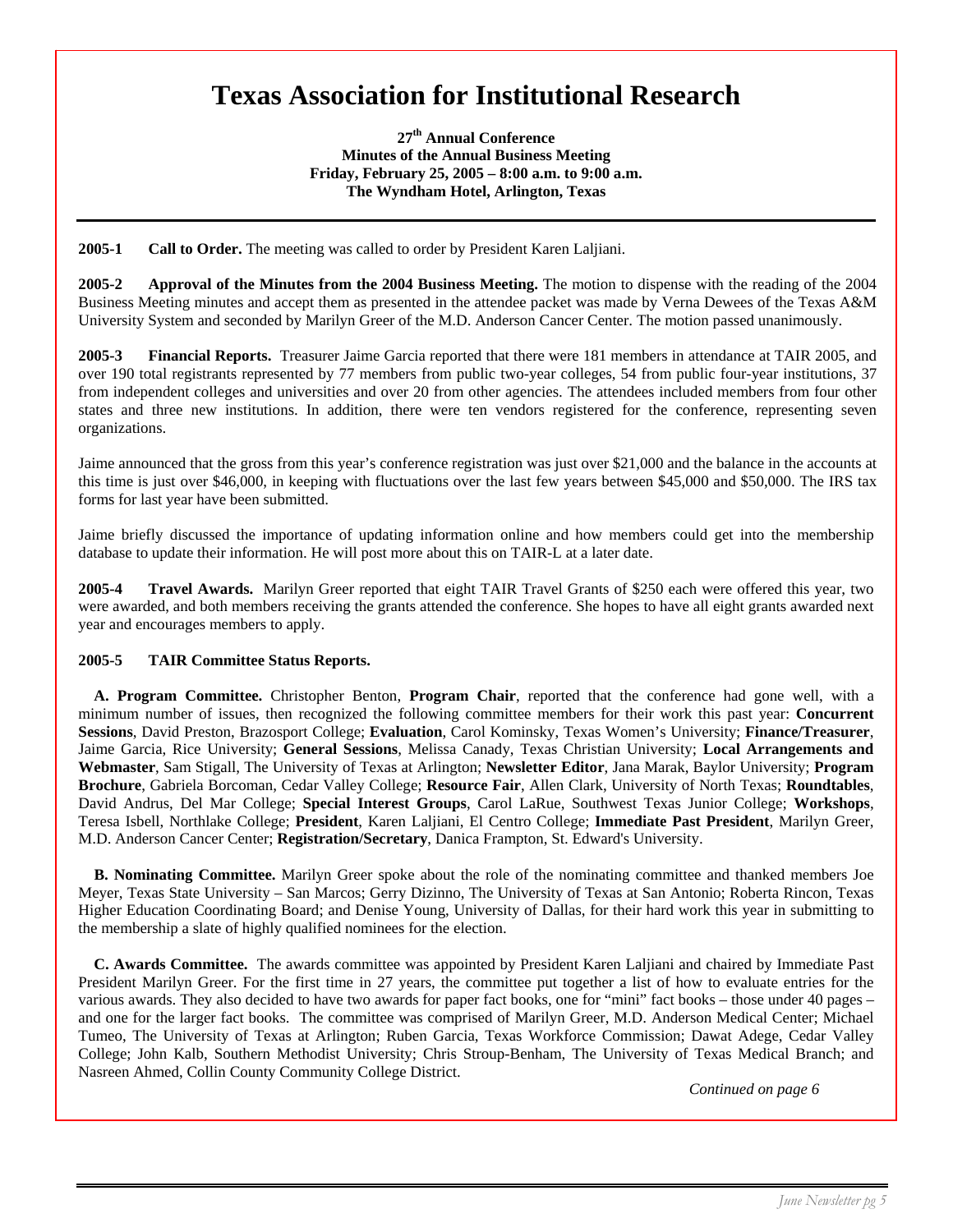#### *Continued from page 5*

Marilyn pointed out that the **TAIR Outstanding Achievement Award** is not given every year, and has not been given for a couple of years. It is awarded to a member who has achieved the highest level of service to the Association, and this year Marilyn was proud to present the award to Jana Marak, Baylor University.

Marilyn reported that for the past two years, the committee has been undecided about how to evaluate the **Best Paper Award**. The awards committee put forth new criteria this year and performed a very stringent review of the entries. Marilyn congratulated this year's winner, Denise Young, University of Dallas, who will be invited to present the paper at the AIR 2006 Forum. The awards committee will present the new criteria to the executive committee and post the document to the web site so everyone can see the awards criteria.

Marilyn pointed out that there are two groups to consider when looking at electronic fact books: PDF and online. She stated that PDF fact books will be reviewed as paper, not as online. She then announced the winners of the **Best Fact Book Awards**: Best Electronic Fact Book, Texas State University - San Marcos; Best Printed Fact Book, Kingwood College; Best Mini Fact Book, Houston Community College.

 **D. Audit Committee.** The audit committee consisted of Martha Oburn, North Harris Montgomery Community College District, and Marilyn Greer, M.D. Anderson Cancer Center. Martha reported that the audit was conducted at Rice University on January 28, 2005, with TAIR Treasurer Jaime Garcia in attendance. Records for June 2002 through December 2004 were reviewed, and the committee found no financial discrepancies. Several recommendations were made, including the purchase of an accounting software package to facilitate record keeping.

 **E. Professional Development Committee.** Teresa Isbell reported on the fall workshop, which dealt with the new accountability system and evaluating core curriculum. Allen Clark, University of North Texas; James Dilling, Texas Higher Education Coordinating Board; Paul Illich, McLennan Community College; Leona Urbish, Rice University; and Tom Martin, Collin County Community College District, as an ex officio member, served on the committee. For the first time, the fall workshop was taped. Teresa has a 2-CD set which will be available free to attendees and at a cost of \$20 for non-attendees.

Teresa thanked the pre-conference workshop presenters: David Preston, Brazosport College, The ABCs of Survey Research; Pam Haws, The University of Texas at Arlington, Assisting Administrative and Support Units to Develop Meaningful Outcomes and Measures of Effectiveness; Cindy Dutschke, Texas A&M University, and John Kalb, Southern Methodist University, Newcomers to Institutional Research and Planning; and Paul Illich, McLennan Community College, Publishing Your Work in a Professional Journal.

Teresa announced that she received good feedback at the TAIR Institute for Professional Development roundtable and will continue to provide the membership with useful conference workshops and summer institutes.

 **F. Publications Committee.** Committee Chair Tom Martin reminded attendees that this is the first time TAIR has had a publications committee; it was written into the constitution and bylaws last year. The committee members and their areas are: Pam Haws, The University of Texas at Arlington, conference proceedings, with the help of Sam Stigall; Joe Meyer, Texas State University – San Marcos, TAIR Virtually Professional; Jana Marak, Baylor University, newsletter.

Pam Haws requested that last year's presenters submit their papers, as she has received only six out of about 24 presentations to be posted on the TAIR web site. The committee met last night to discuss standards/recommendations for submission and asks that formal papers be submitted in Word, PowerPoint presentations be submitted in PowerPoint format (not as a slide show), and hyperlinked files be submitted in a subfolder. Due to size restrictions, she asked that presenters send a link to large documents instead of submitting the entire document. It was suggested that the work of the publications committee go through the next conference so that someone will be responsible for accumulating the presentations. They will try to get presentations up on the web site as soon as possible so the awards committee can simply go there during their evaluation process. This year's presenters were asked to please send the presentations to Pam Haws if they had not turned them in. It was also announced that there is an issue of TAIR Virtually Professional ready to go out.

 **G. Strategic Planning Committee.** Committee Chair Susan Griffith, University of Texas – Pan American, briefly discussed the Strengths, Weaknesses, Opportunities, Threats (SWOT) survey the Committee used to solicit input from the membership, the results of which were included in the registration packets at the conference. She reported that comments from the Strategic Plan roundtable and other discussions will be taken into consideration and a revised draft will be given to the

 *Continued on page 7*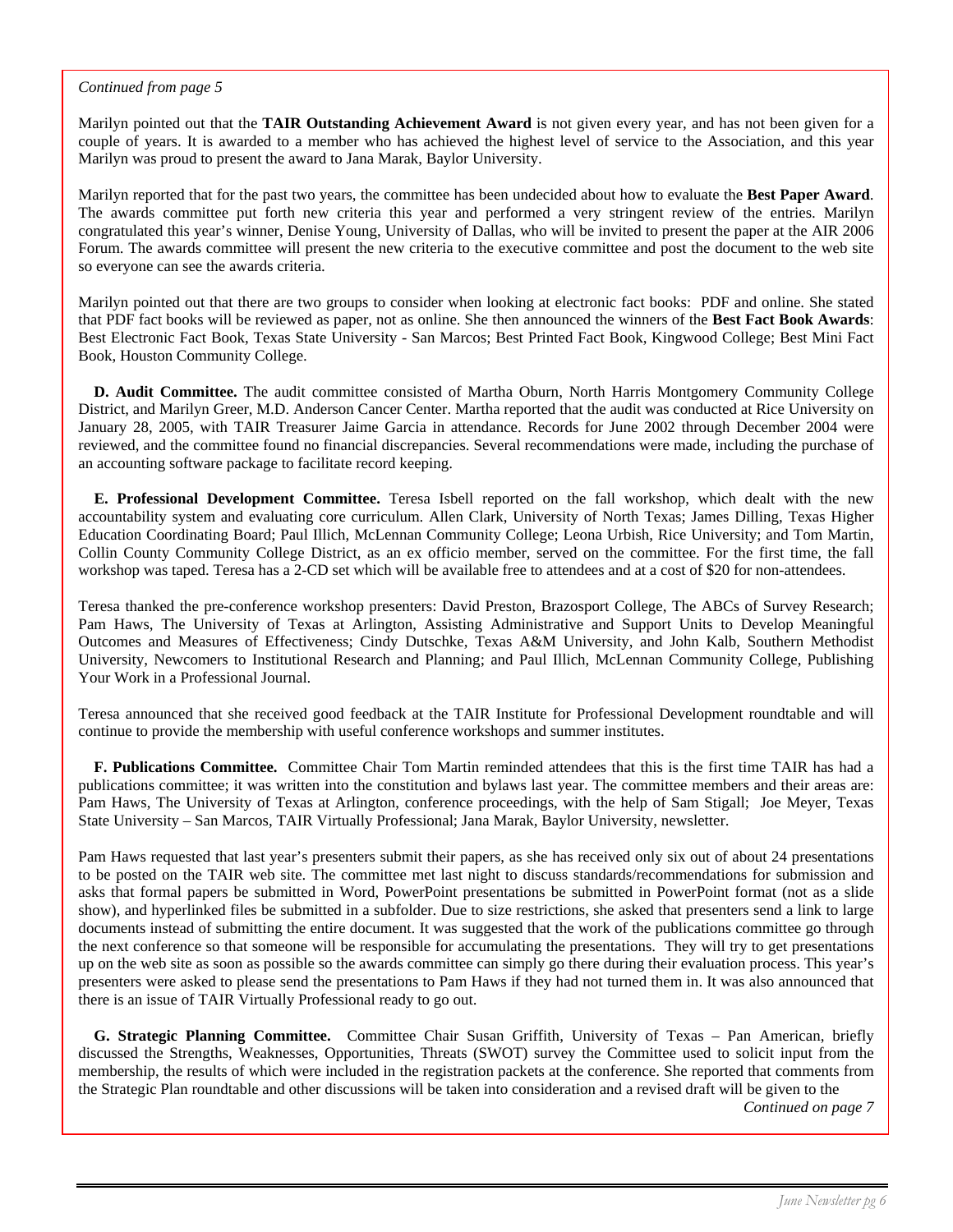#### *Continued from page 6*

executive committee in March for review. Changes will be made through the summer and the final draft should be posted to the TAIR web site in fall 2005.

Susan also introduced the members of her committee: Susan Brown, Texas Higher Education Coordinating Board; Darline Morris, Texas State Technical College; Marilyn Greer, M.D. Anderson Cancer Center; Rose Austin, Kingwood College; Gerry Dizinno, The University of Texas at San Antonio; Fonda Vera, Richland College; Nick Valcik, The University of Texas at Dallas; and Karen Laljiani, El Centro College.

#### **2005-6 TAIR Appointed Positions Status Reports.**

**A. Webmaster.** Sam Stigall had nothing to report.

**B. TAIR-L Manager.** David Preston was not in attendance; no report was given.

 **C. Historian.** Melissa Canady would like to update the web site and asked members to please e-mail her if they had any changes. She also made an appeal for pictures, and asked that anyone who took pictures of this year's conference with a digital camera e-mail the pictures to her.

**2005-7 TAIR 2006 in Austin, TX.** James Dilling, Texas Higher Education Coordinating Board, reported that they are looking forward to TAIR returning to Austin for the January 31-February 3, 2006, conference. More information will be posted on the web site as it becomes available.

**2005-8 Report on Past Presidents' Luncheon.** Karen Laljiani noted that six Past Presidents attended the luncheon, along with Chris Benton and herself. Among the topics of discussion were the strategic plan, the publications committee, professional development, and the TAIR Institute. She encouraged members to "e-mail the strategic planning committee with what YOU think priorities should be!" She reminded presenters that if they had an electronic copy of their presentation, they could drop it here today for inclusion in the compendium, and that everyone who turns in a presentation would be considered for the best presentation award.

The suggestion was made that TAIR become more involved with regional and national AIR affiliates, and Sam Stigall nominated The University of Texas at Arlington to host an AIR institute on Technology.

**2005-9 Election Results.** President Karen Laljiani announced that we had about 70% voter participation this year, with the following outcomes: Gerry Dizinno, The University of Texas at San Antonio, is Vice President/President-Elect; Margaret Drain, Houston Community College System, is Treasurer. The members of the Nominating Committee this year are Gabriela Borcoman, Cedar Valley College; Allen Clark, University of North Texas; Pam Haws, The University of Texas at Arlington; and John Kalb, Southern Methodist University. The location for TAIR 2007 will be South Padre Island.

**2005-10 Passing the Gavel/New President's Remarks.** President Karen Laljiani remarked that she loved being the president and was now ready to pass the title on to her successor, at which point she passed the gavel to Chris Benton. Marilyn Greer then presented the Immediate Past President's Cap to Karen, having added an M.D. Anderson pin, per tradition. New President Chris Benton expressed that he had enjoyed working with Karen and Marilyn this past year. He stated that TAIR is a very active and vital organization with many interesting and exciting things going on, and emphasized the need to look for new modes of delivery for professional development, including using the Internet more and hosting an AIR institute as well as regional and state workshops. He also pointed out that the publications committee is still defining its role and how it's going to implement that role, and will be reviving the publications journal TAIR Virtually Professional.

Chris presented a plaque to outgoing Treasurer Jaime Garcia, who thanked the membership for the opportunity to work with them and to serve the association. Chris then thanked Marilyn Greer for her service as Immediate Past President in 2004-2005, President in 2003-2004, and Vice President in 2002-2003.

**2005-11 Meeting Adjournment.** There being no further business, Chris Benton asked for and received a motion to adjourn.

Respectfully submitted,

Danica D. Frampton **Secretary**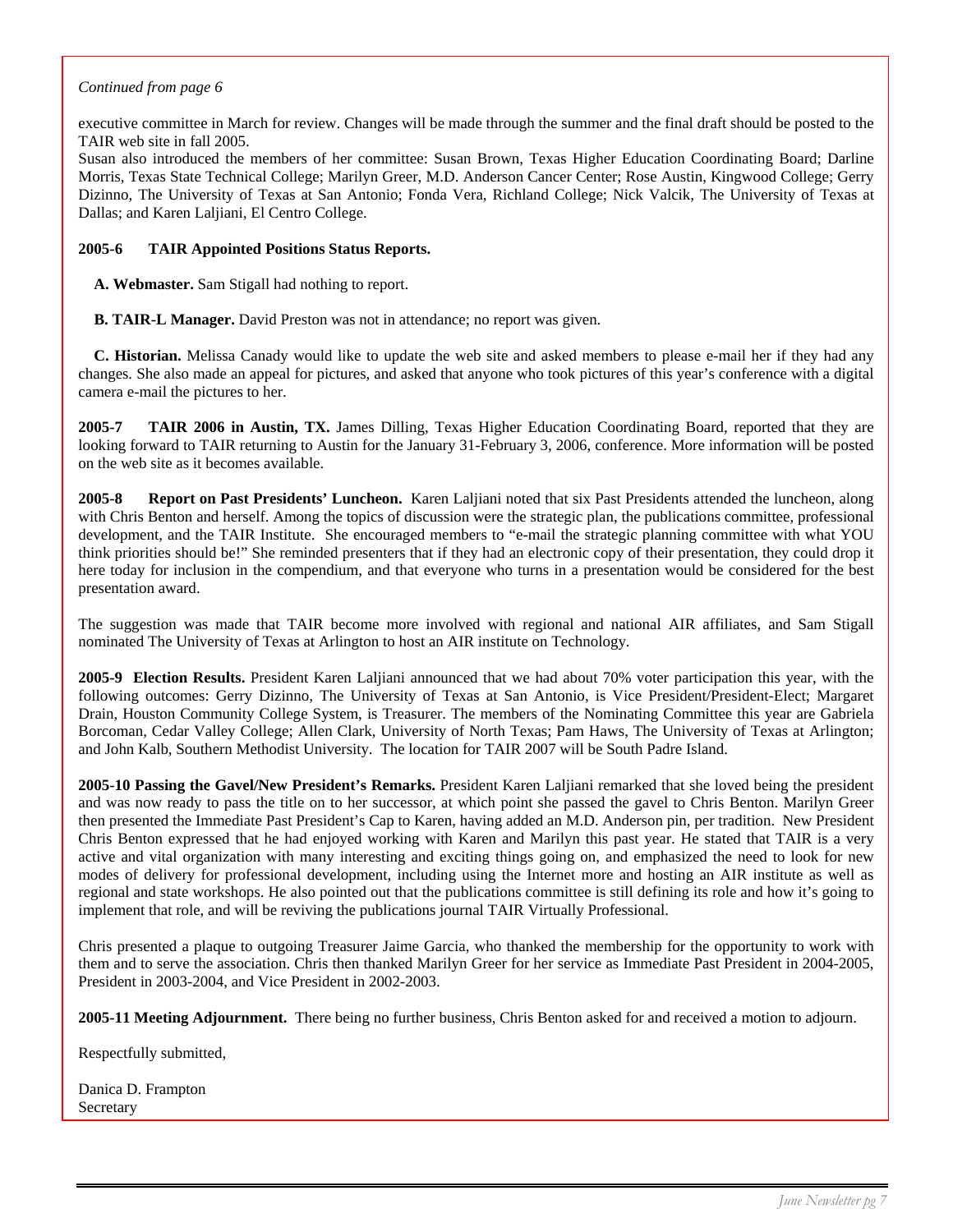### **TAIR Strategic Plan Update**

Thanks, first of all, to Susan Griffith and the rest of the Strategic Planning Committee for the excellent work that went into the development and writing of the TAIR Strategic Plan. I am very proud of the committee, which consisted of a diverse group of men and women from two year and four year, public and private institutions, as well as from the Texas Higher Education Coordinating Board. One of the things I am most pleased with about TAIR is the way individuals from these different types of institutions work so well together in all of the projects that we undertake. This committee was another excellent example of this sort of teamwork and camaraderie.

When we began our work last year, we thought that we would begin by reviewing similar planning documents from other IR Associations around the country. We quickly realized that TAIR was on the cutting edge with this type of activity. No other IR Association had completed such a task. With no strategic plans to emulate, the committee set out to blaze our own path. Through committee conference calls, email, an online SWOT survey of the membership, and focus group sessions, a wealth of feedback was obtained, and the strategic plan took shape. Thanks to all of you who participated in these surveys and discussions. This is truly YOUR strategic plan. Check it out on the TAIR Website!

The plan is now in the hands of the TAIR executive committee, who are determining the final priorities and beginning to discuss initiatives under each of the strategic goals.



- $\checkmark$  One of the first initiatives that we are exploring is the idea of forming a TAIR Institute, where institutional researchers can take a prescribed set of workshops leading up to a certificate of completion in IR training.
- 9 Another early initiative will involve additional opportunities for newcomers to become involved in TAIR, and to meet and get to know more seasoned members who can act as guides or resources as they begin to develop their IR tool sets.
- $\checkmark$  TAIR has always made an effort to incorporate diversity into committee membership. However, this is now an official strategic priority, and extra attention will be given to ensuring that ALL committees include different ethnicities, genders, varying years of experience, and institution types to the extent possible in a volunteer-based organization.

The executive committee has decided to hold extended meetings throughout the year in connection with the regularly scheduled conference planning meetings, in order to have enough time to flesh out the initiatives to achieve the strategic goals. If you have any insights or ideas to share with the EC, or if you would like to volunteer to assist the organization in any capacity, please don't hesitate to contact us. Our email addresses are included at the beginning of this newsletter. Thanks again for all of your interest and input in the Strategic Planning process. Thanks to you, TAIR is at the threshold of an exciting future of change, improvement and expansion.

-Karen C. Laljiani, TAIR Immediate Past President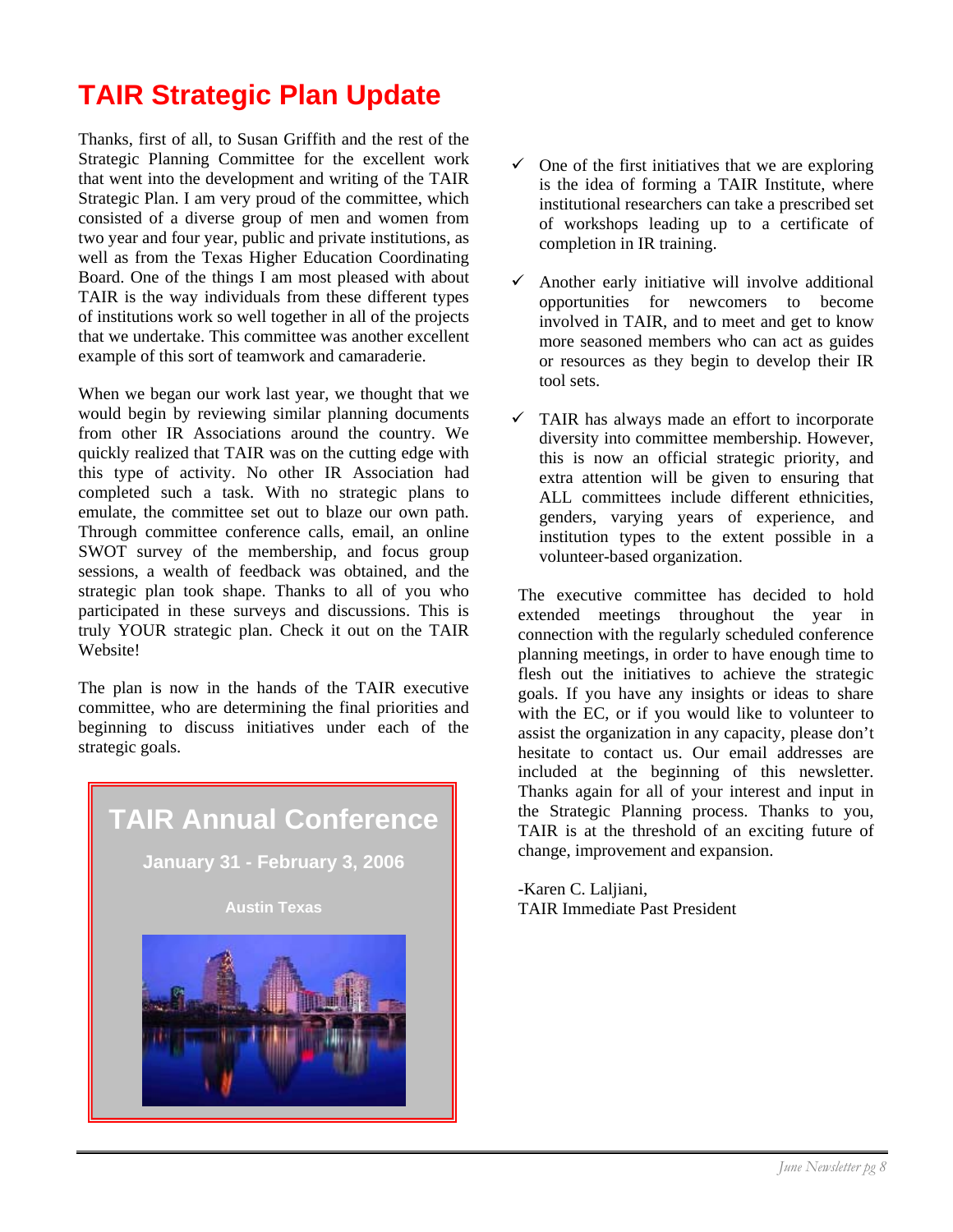### **TAIR 2006 Conference Call for Participation**

The theme of the 2006 TAIR Conference *All Roads Lead to Austin* emphasizes the conference accessibility to all potential conference participants as well as the role state activities have in Texas higher education institutional research.

 Concurrent sessions, workshops, and roundtables at TAIR conferences are avenues through which knowledge and expertise in wide variety of areas are shared among fellow researchers. TAIR welcomes submissions from veteran and new members on any topic within the field of institutional research. The winner of the Best Paper Award at the TAIR 2006 Conference will have the opportunity to present the paper at the 2007 AIR Forum, paid for by TAIR.

### **The following are guidelines for submitting your proposal. Information and forms for submitting a proposal are available on the TAIR website at www.texas-air.org. All proposals must be submitted electronically.**

- 1. Write an abstract of 100 words or less. This abstract will be used by the Concurrent Sessions committee to select sessions for inclusion in the program and as the session description in the Program Brochure
- 2. Abstracts should include the following:
	- State the general objective of the session.
	- Identify two or three main points the presentation will cover.
	- Describe the common theme/topic and the major points to be made or debated by the panelists. Describe how the differing perspectives of each panelist will contribute to the development of the topic.
	- End by stating what the audience should expect to learn by attending your session.
	- All acronyms must be defined.
- 3. Mark the format of your presentation paper, panel, software demo, or special session (please give details for any proposed special session).
- 4. Equipment requirements TAIR will provide an overhead projector and screen for each room*. Individual presenters must arrange for any additional equipment.* Please let us know what equipment you will be bringing so that we can make sure there are enough outlets, hookups, etc. At least one room will be prepared for presenters requiring internet connections.

### **DEADLINE FOR SUBMITTING ALL PROPOSALS: AUGUST 1, 2005**

### **Use the Call for Participation Form located at the TAIR website www.texas-air.org to submit your proposal.**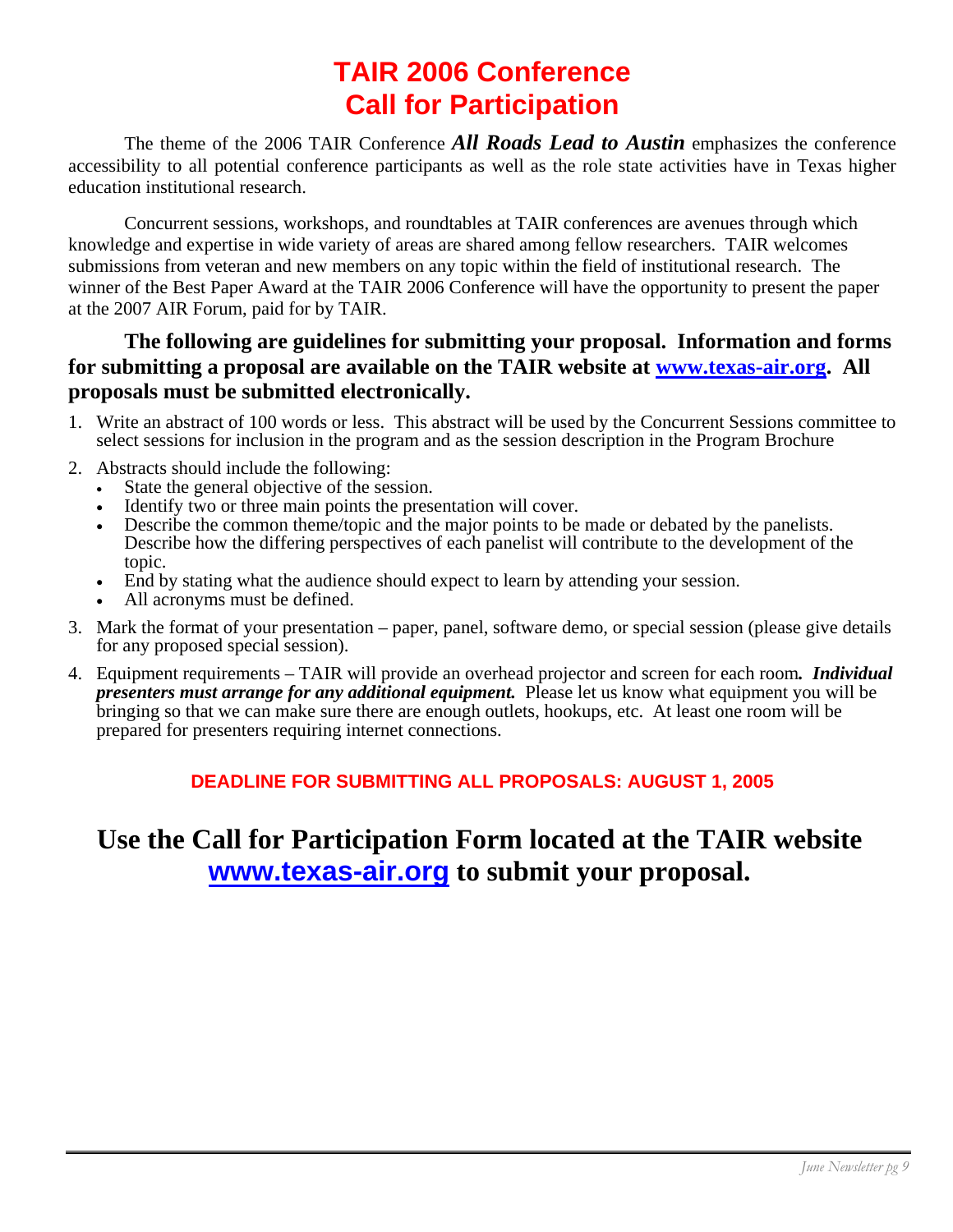### **Call for TAIR Nominations**

### **It's time to submit your nominations for the following activities:**

- 1. The TAIR Outstanding Service Award
- 2. TAIR Elective Positions
- 3. Site for Annual TAIR Conference

### **Outstanding Service Award**

This prestigious TAIR Award is presented at the TAIR Annual Conference. The TAIR Outstanding Service Award shall be presented to members who have made a significant contribution to TAIR over an extended period of time.

• A nominee for the Award must have been a TAIR member for at least five years and not a member of, nor a candidate for, the Executive Committee during the year nominated.

- In addition, the nominee must meet at least three of the four following criteria. The candidate has:
	- 1. been a member of the TAIR Executive Committee, served on Program committees, been appointed by the President to serve on committees or in positions of responsibility consistent with those in Section 6 of the Bylaws;
	- 2. presented contributed sessions at TAIR conferences;
	- 3. organized, offered, or acted as a primary presenter in workshops or panels at TAIR conferences;
	- 4. contributed in some other specific and significant ways that have advanced the purposes of TAIR.

### **TAIR Elections**

Elective positions to be voted on at the TAIR 2006 conference in Austin include:

- 1. Vice-President/President-Elect the elected individual will serve on the TAIR Board for three years:
	- As Vice-President and Program Chair, March 2006-February 2007
	- As President, March 2007-February 2008
	- As Immediate Past President, March 2008-February 2009
- 2. Secretary the elected individual will serve on the TAIR Board for two years: March 2006-February 2008
- 3. Nominating Committee four positions the term of each member shall be one year: March 2006-February 2007

TAIR needs people who represent all groups within our organization (junior/community and university/senior colleges, public and private, ethnically diverse, etc.). Please nominate one or more persons to any or all of these positions. If you are interested in being a candidate, nominate yourself!!!

### **Submit your Site Suggestions for the Annual TAIR Conference to be held in February 2008**

Two sites will be selected by the Nominating Committee and placed on the ballot at the February 2006 conference in Austin. Representatives of the final two sites will be invited to make presentations to the conference attendees.

### **DEADLINE FOR SUBMITTING ALL NOMINATIONS: SEPTEMBER 10, 2005**

### **Use the Call for TAIR Nominations Form located at the TAIR website www.texas-air.org to submit your Nominations for any or all of the above areas.**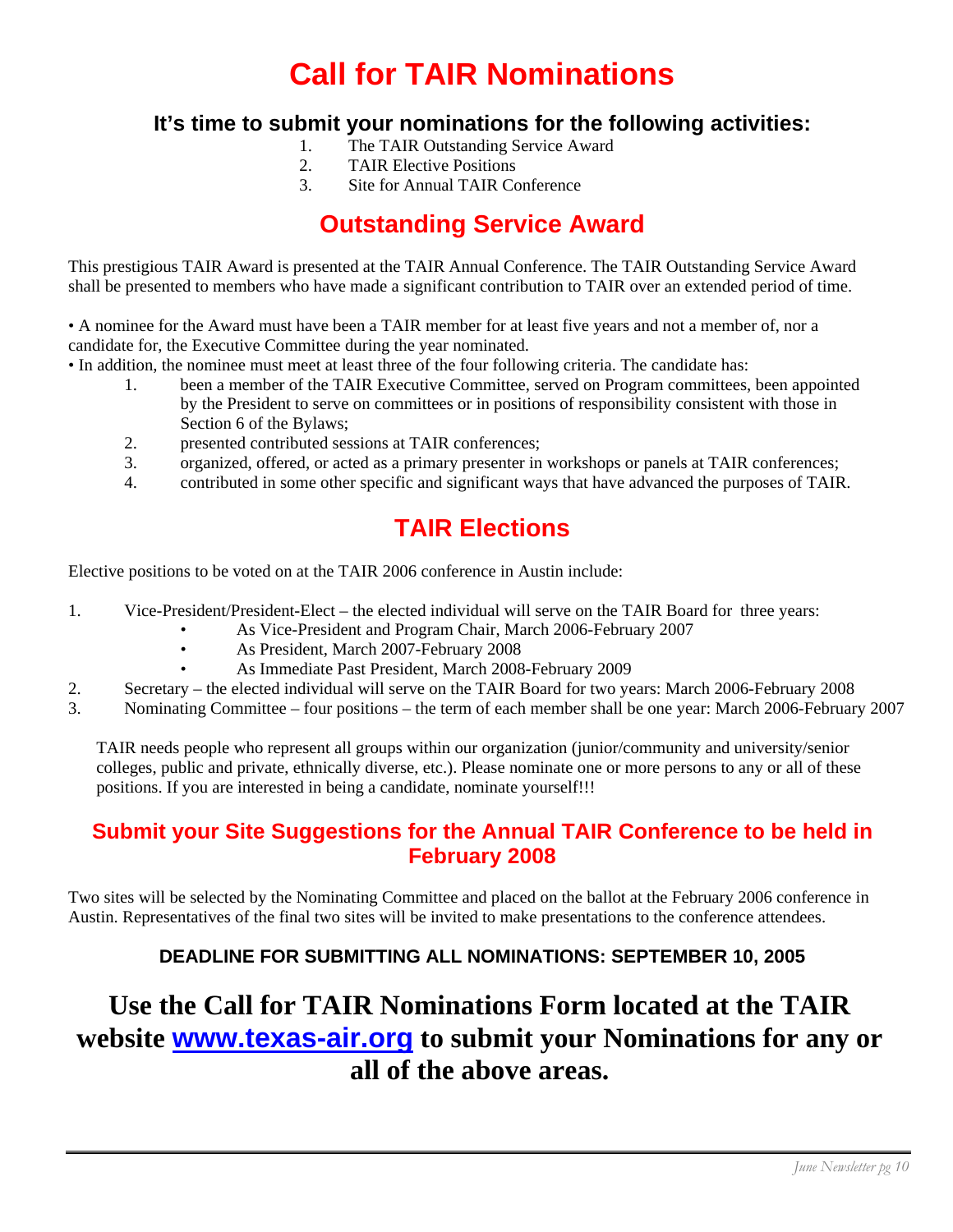### **Workshops, Conferences and other Professional Development Opportunities**

#### **AIR Summer Institutes**



The **Applied Statistics for Institutional Research, Planning, and Management Institute** is scheduled for **July 22-26, 2005**, at Indiana University-Purdue University Indianapolis

in Indiana. The Statistics Institute is designed for institutional research professionals, faculty, and graduate students who wish to broaden their range of statistical tools and techniques to improve their overall effectiveness. Institute participants further their understanding of advanced analytic, regression, and structural equation techniques.



The annual **Foundations for the** 

**Practice of Institutional Research Institute** is scheduled for **August 5-9, 2005**, at Bridgewater State College in Massachusetts. The Foundations Institute covers the basics of institutional research for professionals who are relatively new to the field of institutional research (practicing 2 years or less) The Institute provides a focused, intensive, and supportive learning environment that helps new IR practitioners develop skills in core areas of institutional research.

AIR website: http://airweb.org

<sub>Engaging</sub> Challenges as the Paradigms Shift



The 32nd annual SAIR Conference will be held in beautiful historic Charleston, South Carolina, October 22-25, 2005

Visit the SAIR website for more information. **SAIR Annual Conference website:** 

http://www.rollins.edu/provost/SAIR/Charlesto n/charleston.htm



Texas Higher Education Coordinating Board Closing the Gaps: 21<sup>st</sup> Annual Recruitment and Retention Conference June 20 - 22, 2005 Austin Texas

**Conference Strands** - This year's conference will focus on ideas, best practices, and the processes by which each issue is being addressed. The four challenges are the goals specified in the Closing the Gaps plan: **Close the Gaps in Participation, Success, Excellence, and Research**

#### **Conference Themes Include:**

- Collaborations for Building the Ed. Infrastructure
- Enrollment Management and Student Affairs
- Enhancing Excellence in Teaching & Student Learning
- Technology & Research Tools for Strategic Enrollment Management

Professional Development Workshop (This is a "how-to" session related to enrollment management, educational partnerships, program evaluation and assessment, and institutional change for enhancing diversity.)

**http://www.thecb.state.tx.us/Conferences**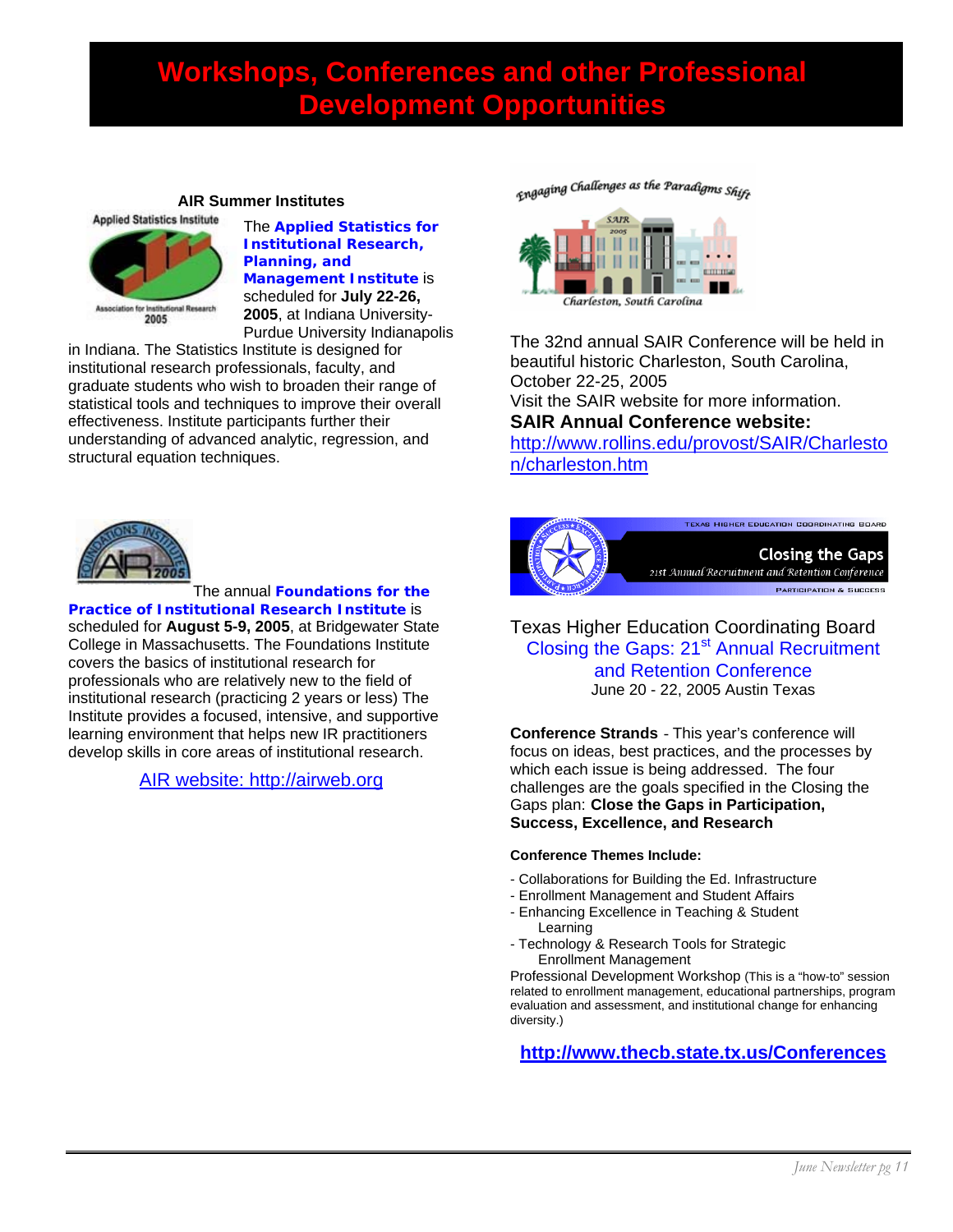### **TAIR 2006 Call for Participation Form**

| 1. Title of Presentation:                                                                                                                                                                                                                                                                                                                                                                               |                                                                                                |                   |                             |                                                        |                  |
|---------------------------------------------------------------------------------------------------------------------------------------------------------------------------------------------------------------------------------------------------------------------------------------------------------------------------------------------------------------------------------------------------------|------------------------------------------------------------------------------------------------|-------------------|-----------------------------|--------------------------------------------------------|------------------|
|                                                                                                                                                                                                                                                                                                                                                                                                         |                                                                                                |                   |                             |                                                        |                  |
|                                                                                                                                                                                                                                                                                                                                                                                                         |                                                                                                |                   |                             |                                                        |                  |
| 2. Concurrent Session:                                                                                                                                                                                                                                                                                                                                                                                  | <b>Q</b> Panel                                                                                 | $\Box$ Paper      |                             | □ Online Demonstration                                 |                  |
| Length:                                                                                                                                                                                                                                                                                                                                                                                                 | $\Box$ 40 minutes                                                                              | $\Box$ 60 minutes |                             |                                                        |                  |
| 3. Special Sessions:                                                                                                                                                                                                                                                                                                                                                                                    | $\Box$ Roundtable                                                                              | $\Box$ Workshop   |                             | □ Special Interest Group                               |                  |
| 4. Audience:                                                                                                                                                                                                                                                                                                                                                                                            | (Please check all that apply)<br>□ 2 Year                                                      | $\Box$ 4 Year     | $\Box$ Public               | $\Box$ Private                                         | $\Box$ Newcomers |
| 5. Abstract: On a separate sheet of paper, briefly summarize the topic and its importance to the TAIR membership.<br>(Limit to 100 words.) Proposals for concurrent sessions, workshops, and roundtables must include abstracts.<br>Please note that these abstracts will be used to evaluate the proposals and that the first few paragraphs may be<br>reproduced for the conference program brochure. |                                                                                                |                   |                             |                                                        |                  |
|                                                                                                                                                                                                                                                                                                                                                                                                         | 6. Primary Contact: (NOTE: All presenters & moderators must be registered for the conference.) |                   |                             |                                                        |                  |
| Name:                                                                                                                                                                                                                                                                                                                                                                                                   |                                                                                                | Title:            |                             |                                                        |                  |
| Institution:                                                                                                                                                                                                                                                                                                                                                                                            |                                                                                                |                   |                             |                                                        |                  |
| Mailing Address:                                                                                                                                                                                                                                                                                                                                                                                        |                                                                                                | Telephone:        |                             |                                                        |                  |
| Email:                                                                                                                                                                                                                                                                                                                                                                                                  |                                                                                                | FAX:              |                             |                                                        |                  |
| 7. Other Presenter(s)                                                                                                                                                                                                                                                                                                                                                                                   |                                                                                                |                   |                             |                                                        |                  |
| Name:                                                                                                                                                                                                                                                                                                                                                                                                   |                                                                                                | Title:            |                             |                                                        |                  |
| Institution:                                                                                                                                                                                                                                                                                                                                                                                            |                                                                                                |                   |                             |                                                        |                  |
| TAIR will provide an overhead projector and screen in every concurrent session room. It is suggested that the<br>individual presenter arrange for any additional equipment through the Local Arrangements Committee. If you can,<br>please indicate your equipment plans.                                                                                                                               |                                                                                                |                   |                             |                                                        |                  |
| $\Box$ I will be bringing equipment                                                                                                                                                                                                                                                                                                                                                                     |                                                                                                |                   |                             | $\Box$ I will need assistance with obtaining equipment |                  |
| 8. Moderators and resource fair contributors are important to the success of the conference. If you would like to<br>serve, please indicate below.                                                                                                                                                                                                                                                      |                                                                                                |                   |                             |                                                        |                  |
| $\Box$ Moderator                                                                                                                                                                                                                                                                                                                                                                                        |                                                                                                |                   | □ Resource Fair Contributor |                                                        |                  |
| Name:                                                                                                                                                                                                                                                                                                                                                                                                   |                                                                                                |                   |                             |                                                        |                  |
| Title:                                                                                                                                                                                                                                                                                                                                                                                                  |                                                                                                |                   |                             |                                                        |                  |
| Institution:                                                                                                                                                                                                                                                                                                                                                                                            |                                                                                                |                   |                             |                                                        |                  |
| Mailing Address:                                                                                                                                                                                                                                                                                                                                                                                        |                                                                                                |                   |                             |                                                        |                  |
| Telephone:                                                                                                                                                                                                                                                                                                                                                                                              |                                                                                                | Email:            |                             |                                                        |                  |

### **DEADLINE: August 1, 2005**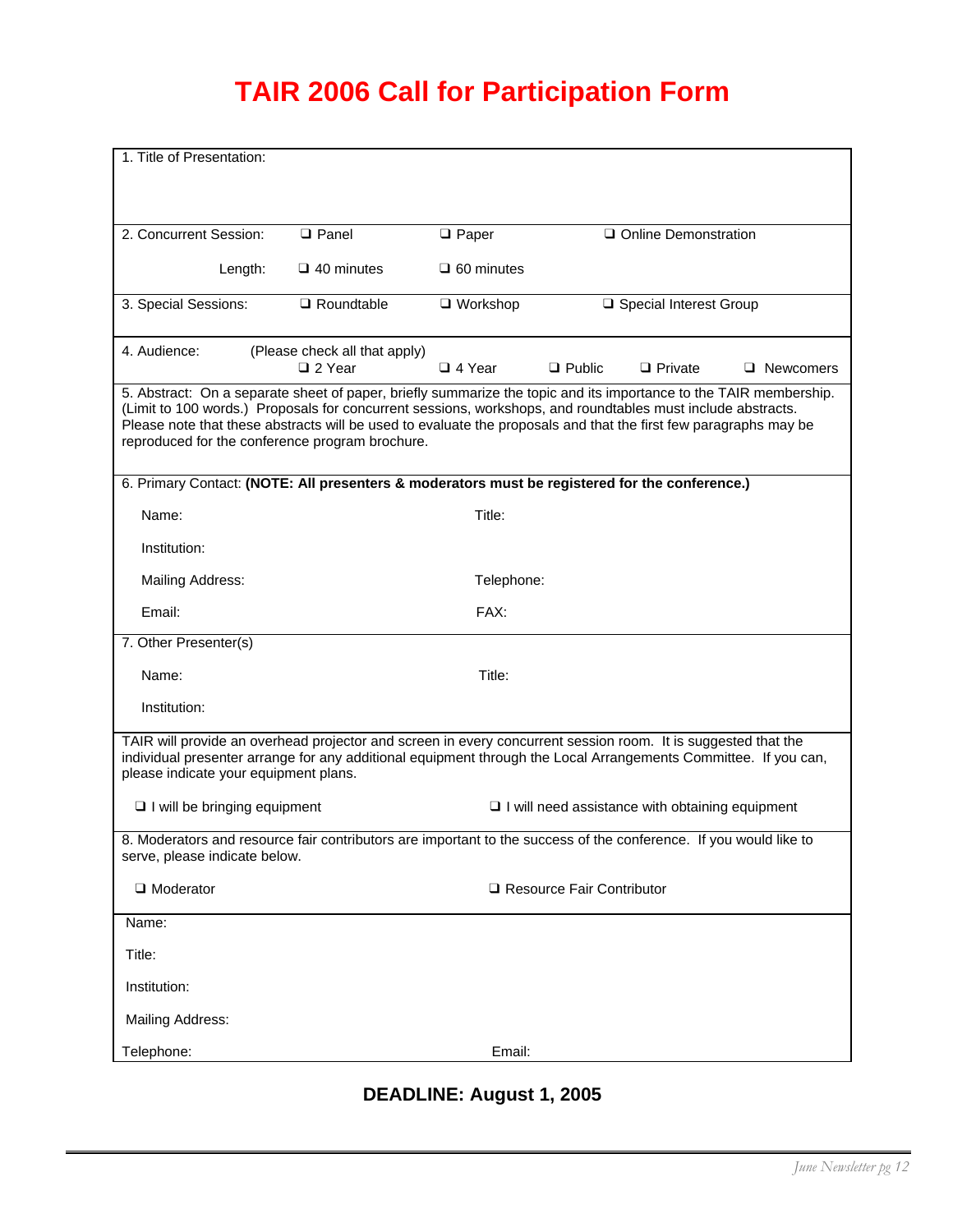### **TAIR 2006 Nomination Form**

#### **2006 TAIR Outstanding Service Award**

**(Nominee must meet the requirements outlined in the Call for Nominations)** 

| 1. Name of Nominee: |  |
|---------------------|--|
| 2. Institution:     |  |

#### **2006 TAIR Executive Committee (submit name of nominee and institution)**

| 1. Vice-President/President-Elect: | Institution: |
|------------------------------------|--------------|
| 2. Treasurer:                      | Institution: |
| 3. Secretary:                      | Institution: |

#### **2006 TAIR Nominating Committee (Submit up to five names/institutions)**

| 1. Name Nominee: | Institution: |
|------------------|--------------|
| 2. Name Nominee: | Institution: |
| 3. Name Nominee: | Institution: |
| 4. Name Nominee: | Institution: |
| 5. Name Nominee: | Institution: |

#### **Deadline for submitting Nomination Form: September 10, 2005**

Fax or mail this form to: Dr. Karen Laljiani El Centro College 801 Main Street Dallas, Texas 75202 Fax: (214) 860-2335